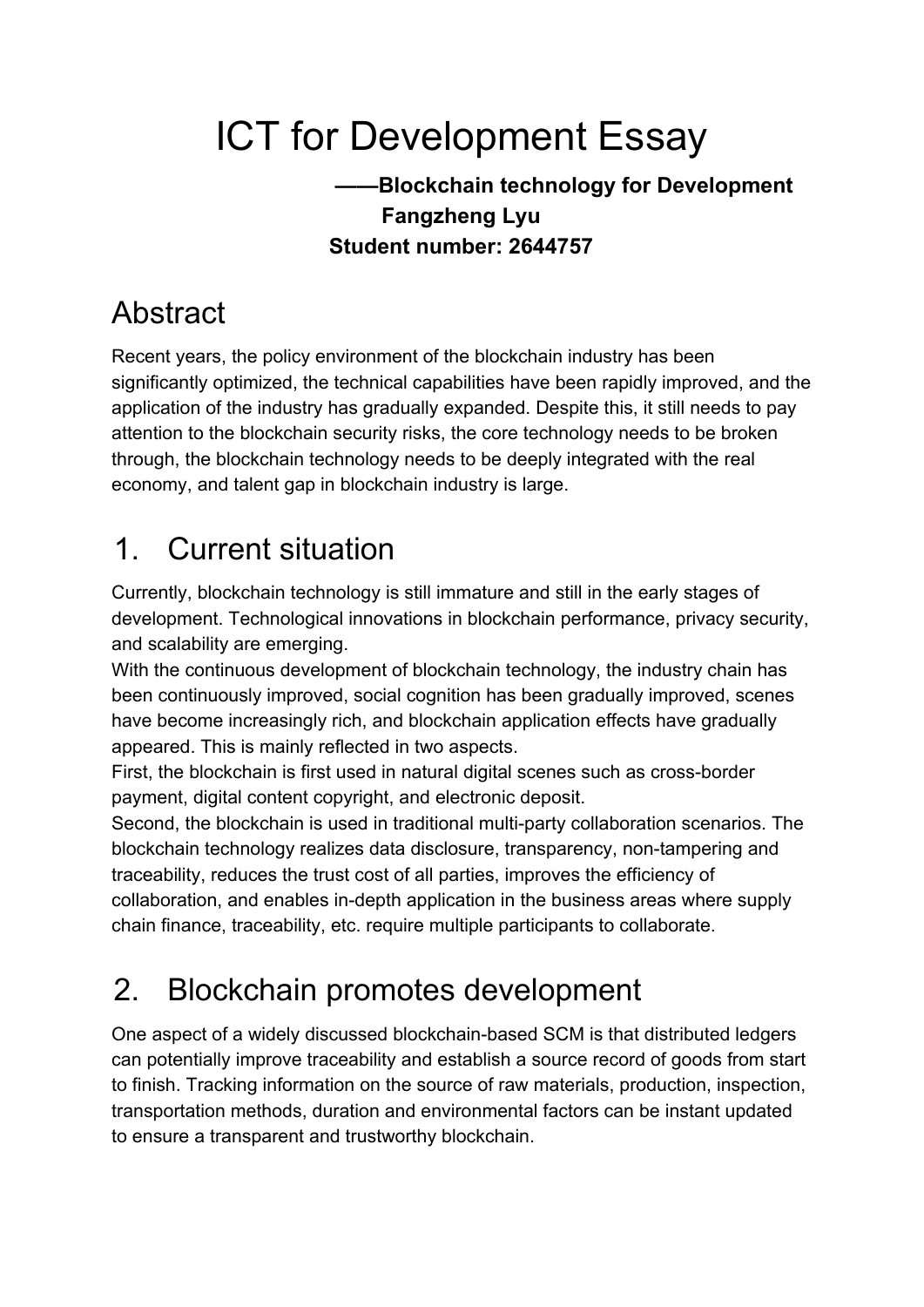The transparent real-time supply chain system enables manufacturers to quickly detect and resolve unexpected problems. Whether it is a product error or a security breach, the blockchain can be used to identify the cause of the problem, further reducing the cost of product manufacturing services.

Another exciting supply chain advantage of the blockchain is how companies manage more valuable data.

Currently, data is getting more and more valuable, and it will increasingly need to be exchanged in an efficient and collaborative way. Since blockchain technology can see documents and process chains, and supply chain partners can check the authenticity of products and processes at any stage. And every transaction can be audited and tracked. It is much harder for hackers to attack distributed networks than traditional centralized networks, because it is meaningless for a distributed network to attack a single node, unless all nodes are invaded to modify the data. Each time a data is stored or inserted, a new block is created. When a hacker invades a block, a new block is created and easily traced.

Last but not least, blockchain can help autonomous machine maintenance. The industry 4.0 era will use a large number of advanced automation equipment, sensors and actuators, the maintenance of these machines will be a difficult task, plant managers may need to master more advanced technology to meet the requirements of maintenance equipment. Also, if it is a quantity of equipment, it is challenging to maintain.

Some plants are experimenting with new ways to maintain equipment, such as state-based maintenance, predictive maintenance, using artificial intelligence to automate diagnostics and alert employees to maintenance when problems are discovered, reducing costly downtime. In this process, the blockchain can make the machine more autonomous. When the machine is damaged, it can automatically place replacement parts, and the manufacturer and the parts supplier are tightly connected through the blockchain.

Overall, as technology continues to mature, the link between the blockchain and the real economy will become increasingly close. At the same time, the blockchain empowerment of the real economic consensus will help the manufacturing industry to work together to promote the transformation of the entire industry to the modernization model.

## 3. Challenges

There are many security risks in the core technology, mechanism and application deployment of blockchain. The illegal elements use related vulnerabilities to carry out attacks, and security risks are frequent. It is mainly divided into three categories: blockchain technology security, blockchain ecological security, and blockchain security.